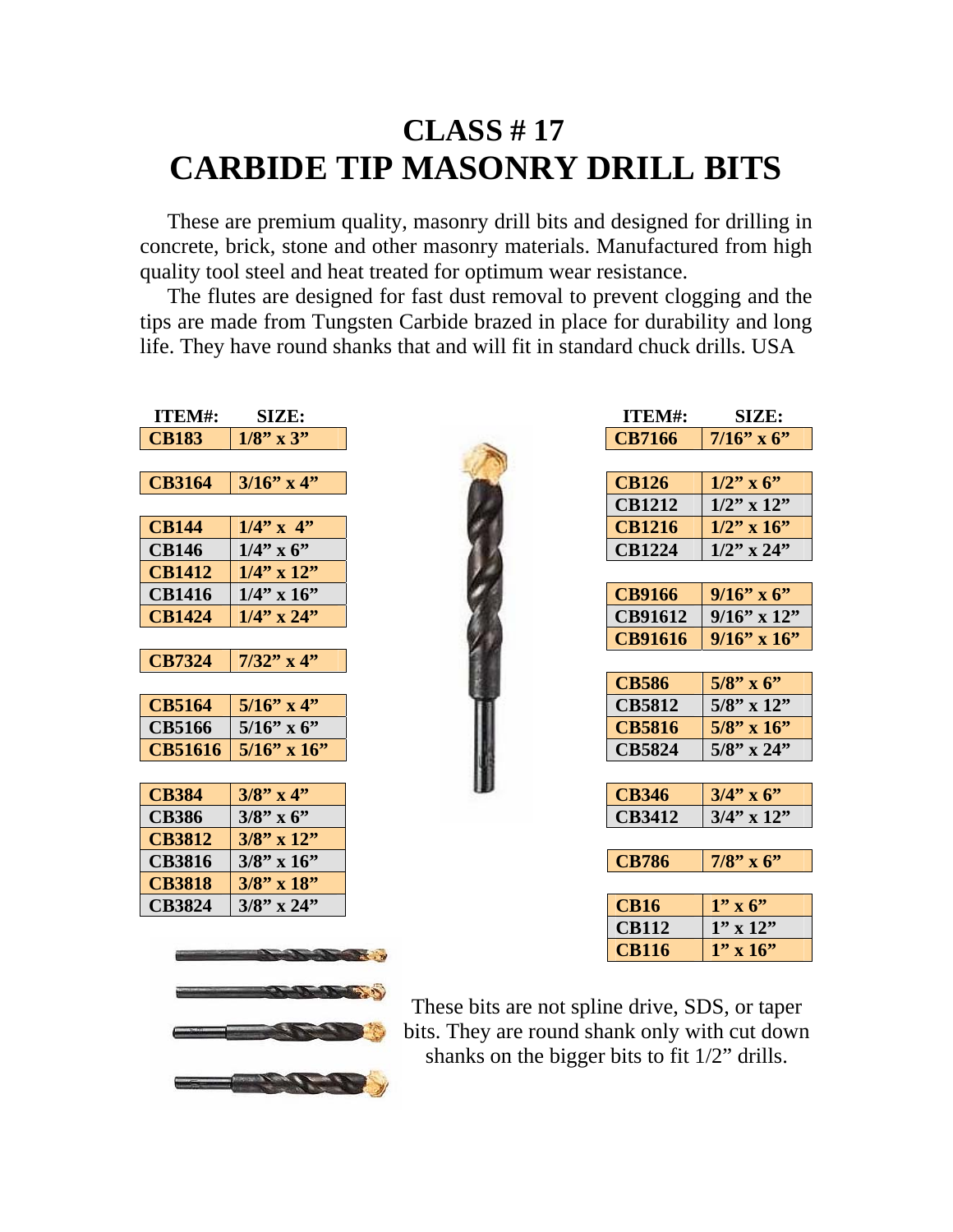## **CLASS # 17 CARBIDE GLASS & TILE BITS**

 The spear shaped head of these bits reduces breakouts and provides for smooth drilling in ceramic tile, marble tile, Vitrolite, China, mirrors or glass.

 The tips are carbide for a long life and they have straight shanks to fit a standard drill. These bits are recommended for slow drilling speeds only and are for rotation drilling only, not for hammer drills.

 Available in seven sizes; 1/8", 5/32", 3/16", 1/4", 5/16", 3/8", 1/2" and a 4 piece kit which includes 1/8", 3/16", 1/4" and 5/16".



| <b>ITEM#:</b> | <b>SIZE:</b> | <b>DESCRIPTION:</b>                        |
|---------------|--------------|--------------------------------------------|
| GTB18         | 1/8          | <b>CARBIDE TIPPED GLASS &amp; TILE BIT</b> |
| <b>GTB532</b> | 5/32"        | <b>CARBIDE TIPPED GLASS &amp; TILE BIT</b> |
| <b>GTB316</b> | 3/16         | <b>CARBIDE TIPPED GLASS &amp; TILE BIT</b> |
| GTB14         | 1/4"         | <b>CARBIDE TIPPED GLASS &amp; TILE BIT</b> |
| <b>GTB516</b> | 5/16         | <b>CARBIDE TIPPED GLASS &amp; TILE BIT</b> |
| <b>GTB38</b>  | 3/8"         | <b>CARBIDE TIPPED GLASS &amp; TILE BIT</b> |
| GTB12         | 1/2"         | <b>CARBIDE TIPPED GLASS &amp; TILE BIT</b> |

**GTBKIT 4 PC. CARBIDE TIP GLASS & TILE BIT KIT**